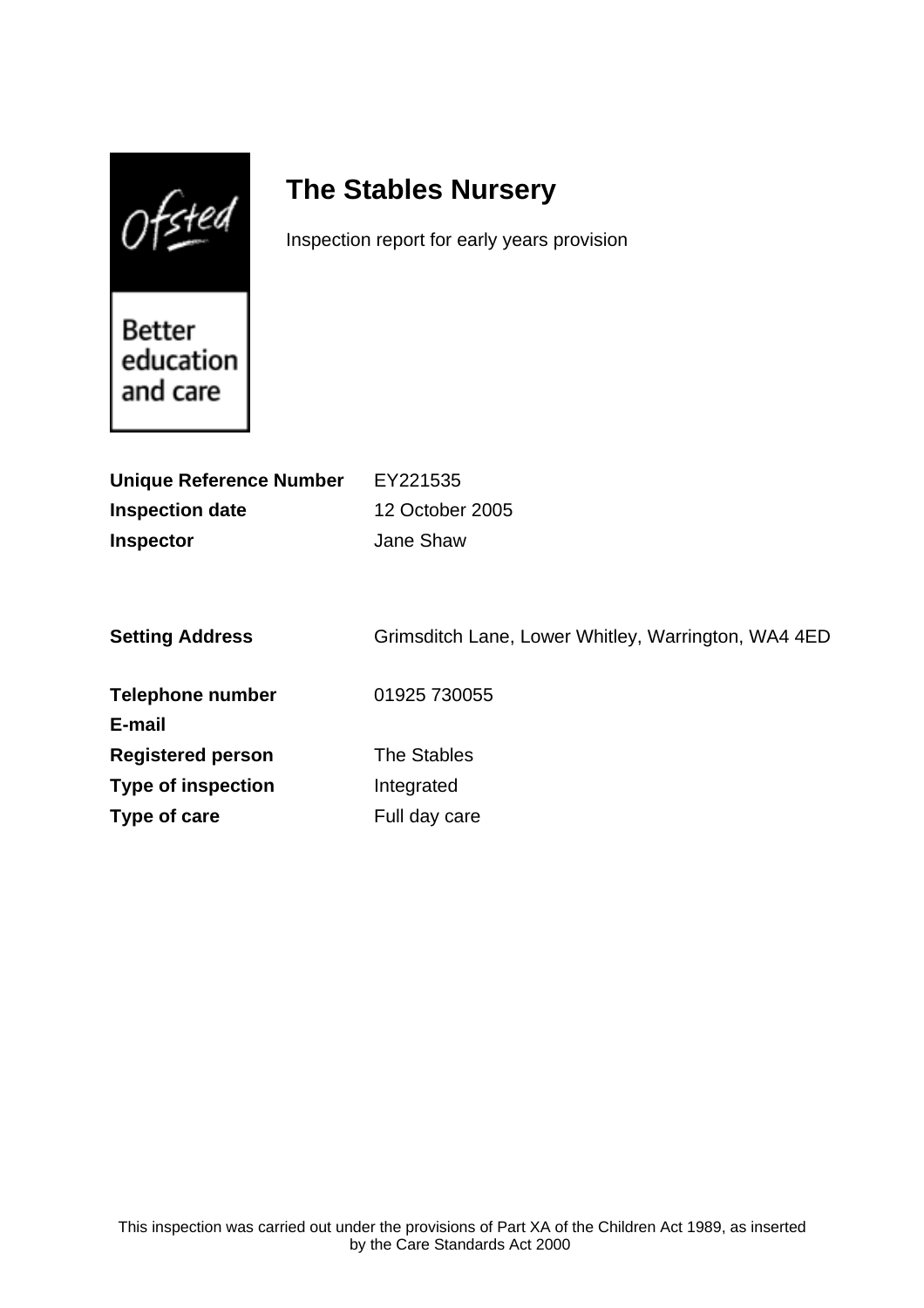## **ABOUT THIS INSPECTION**

The purpose of this inspection is to assure government, parents and the public of the quality of childcare and, if applicable, of nursery education. The inspection was carried out under Part XA Children Act 1989 as introduced by the Care Standards Act 2000 and, where nursery education is provided, under Schedule 26 of the School Standards and Framework Act 1998.

This report details the main strengths and any areas for improvement identified during the inspection. The judgements included in the report are made in relation to the outcomes for children set out in the Children Act 2004; the National Standards for under 8s day care and childminding; and, where nursery education is provided, the Curriculum guidance for the foundation stage.

The report includes information on any complaints about the childcare provision which Ofsted has received since the last inspection or registration or 1 April 2004 whichever is the later.

## **The key inspection judgements and what they mean**

Outstanding: this aspect of the provision is of exceptionally high quality Good: this aspect of the provision is strong Satisfactory: this aspect of the provision is sound Inadequate: this aspect of the provision is not good enough

For more information about early years inspections, please see the booklet Are you ready for your inspection? which is available from Ofsted's website: www.ofsted.gov.uk.

# **THE QUALITY AND STANDARDS OF THE CARE AND NURSERY EDUCATION**

On the basis of the evidence collected on this inspection:

The quality and standards of the care are good. The registered person meets the National Standards for under 8s day care and childminding.

The quality and standards of the nursery education are good.

## **WHAT SORT OF SETTING IS IT?**

The Stables Nursery School is one of four nurseries run by Kids Academy Nursery Group Limited. It opened in 2002 and operates from a converted stable barn within the Lower Whitley area of Cheshire.

A maximum of 61 children may attend the nursery at any one time. The nursery is open each weekday from 07.30 to 18.30 for 51 weeks of the year. Children are cared for within four rooms according to age, with a separate baby annexe. All children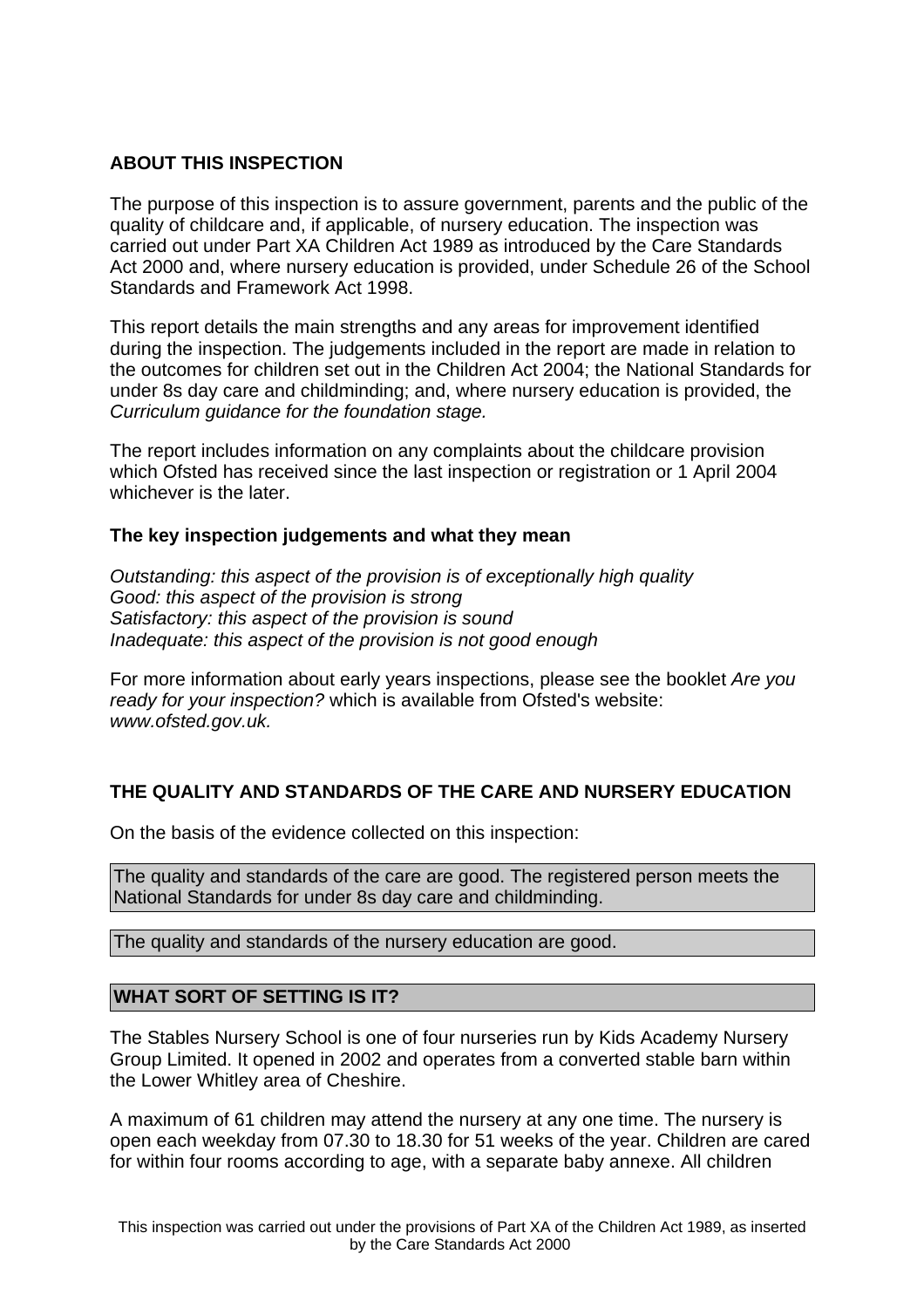share access to a secure enclosed outdoor play area. Appropriate toilet, hand washing and nappy changing facilities are available. There is a kitchen on site for the preparation of meals and snacks.

There are currently 131 children on roll. Of these, 11 children receive funding for nursery education. The nursery currently supports a number of children with special educational needs. The nursery serves the local community.

The registered provider employs 20 staff within the nursery. 13 of the staff, including the manager, hold appropriate early years qualifications. Seven staff are working towards a qualification.

As the nursery is in receipt of funding for nursery education they have access to a Foundation Stage teacher and other advisory staff from the local authority. The nursery has achieved Investors In People status.

#### **THE EFFECTIVENESS OF THE PROVISION**

#### **Helping children to be healthy**

The provision is good.

Children are cared for in a healthy and hygienic environment. Staff are vigilant about children's good health and employ thorough procedures and routines to ensure all areas are clean and hygienic. Children are well aware of the need to wash their hands before and after certain activities, such as, after using the toilet or before meals. Older children are able to undertake this task independently or with gentle reminders. Younger children's hygiene is dealt with by staff. Children within the nursery are also encouraged to think about keeping their teeth healthy, cleaning their teeth regularly after midday meals; appropriate arrangements are made for the safe and healthy storing of toothbrushes. Various themes enable the children to think about healthy eating and healthy body awareness. A detailed sick child policy and procedure ensures staff are alert to children who might be feeling unwell and that any necessary arrangements are made. Effective hygiene routines and procedures are employed by care staff and the cook when preparing meals and snacks ensuring children are kept healthy and free from infection at all times. Good procedures are in place for the regular cleaning of toys and equipment to ensure children are free from cross infection and good hygiene procedures are also implemented and followed by staff during nappy changing.

Children's healthy eating is well promoted through the provision of healthy snacks and meals throughout the day. Meals are freshly cooked each day and offer the children a balanced diet. Children learn the importance of healthy eating and through a range of activities look at the different healthy foods. Good arrangements are in place to ensure children have access to drinking water throughout the day. Wherever appropriate children are able to help themselves to drinks during their play through the provision of jugs and cups. Staff are vigilant about offering and ensuring children have extra drinks following exercise or outdoor play, further promoting children's good health and overall development.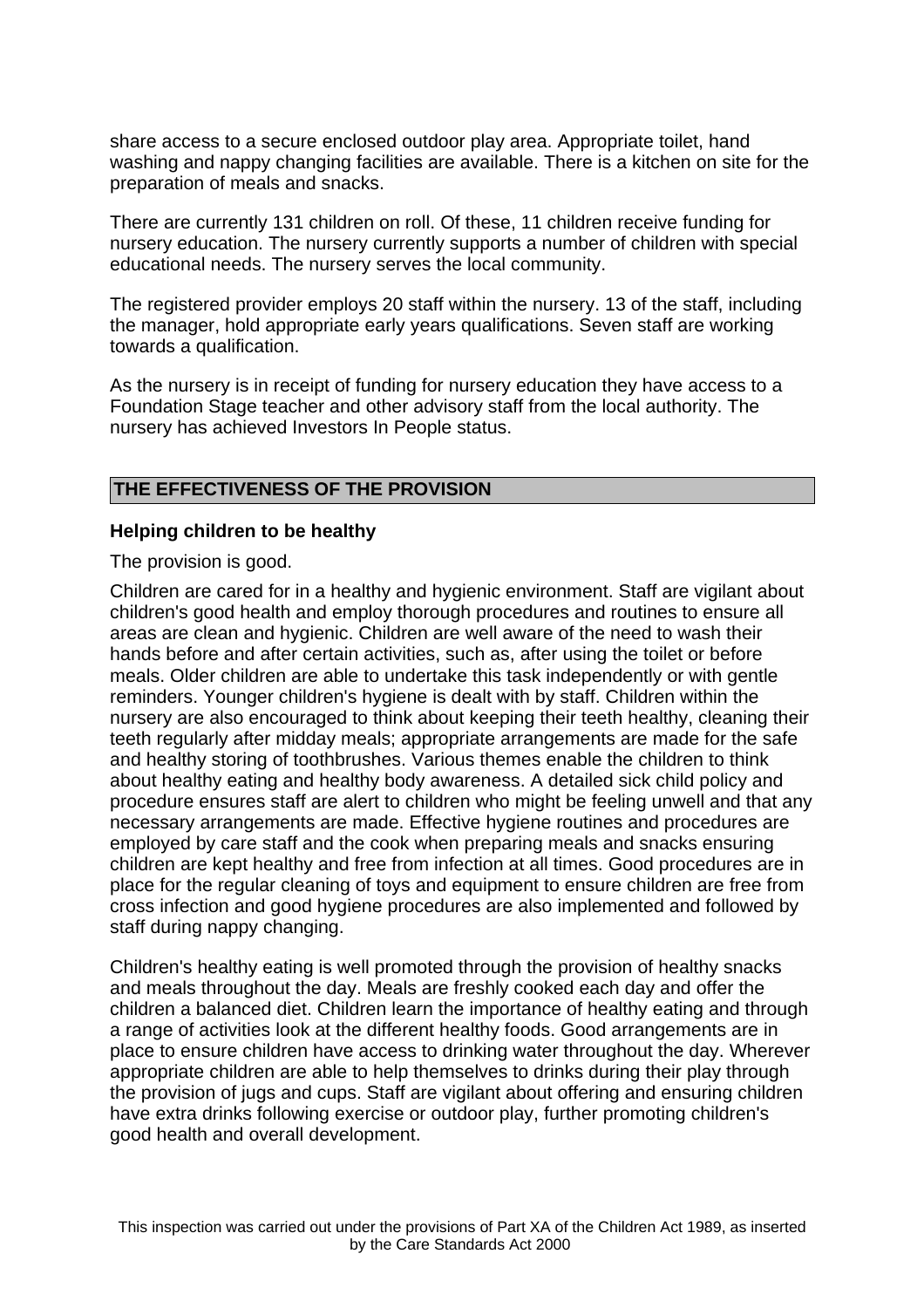Children's physical development is promoted well. Children have daily access to a variety of physical play activities and opportunities to be out of doors such as outdoor play or walks within the locality. Children are developing their physical skills well. Children competently climb, balance, travel over, under and through as they use 'adventure' type equipment which includes ladders, a bridge and slide. Pre-school children competently climb stairs to their first floor group room, children also access sit 'n' ride toys and other outdoor equipment which is rotated regularly. Children develop competent small physical skills through access to a wide variety of equipment and activities. For example, children competently use scissors, a computer keyboard and mouse, a variety of craft materials when being creative, writing materials, construction equipment and sticky tape dispensers.

Staff have a good understanding of the Birth to three matters framework. This framework has been implemented well across the nursery and is used effectively to plan and provide good activities for this age range. Long, medium and short term plans are devised and involve the children in stimulating and suitable activities.

## **Protecting children from harm or neglect and helping them stay safe**

The provision is good.

Children's safety and welfare is promoted well because they are cared for in a well-planned and organised environment. Children are well cared for in rooms that are organised according to age, rooms are well prepared each day prior to the children's arrival. Children access a variety of activities and opportunities on a daily basis which are supported by good resources and equipment. Children enjoy a range of activities both indoor and outdoor which contribute to their enjoyment. All available space is well used to provide the children with good learning and development opportunities.

Children access a good range of toys and equipment. Resources are regularly added to and are well used to support activities and children's enjoyment. Children have opportunities to develop their skills of independence as they self select toys and equipment from those on offer and from low shelving. Babies access toys and equipment placed next to them. Opportunities for free play throughout the day enable children to make choices about their activities and self select toys and equipment. Children under 3 are offered opportunities and activities which are planned in line with Birth to three matters. Children access toys and equipment which is checked regularly for safety and hygiene to ensure their safety at all times.

Children are cared for within a safe and secure environment because there are good safety policies and procedures in place. Staff are diligent in their care of children and the provision of a safe environment through the use of suitable safety equipment, plans and procedures. Risk assessments are carried out on a regular basis on all areas used by children and particularly within the outdoor play space during autumn, as this area is located in close proximity to falling leaves which present potential hazards. Children learn to keep themselves safe through discussion with staff and gentle reminders, for example, during outdoor play and when using the stairs to the first floor.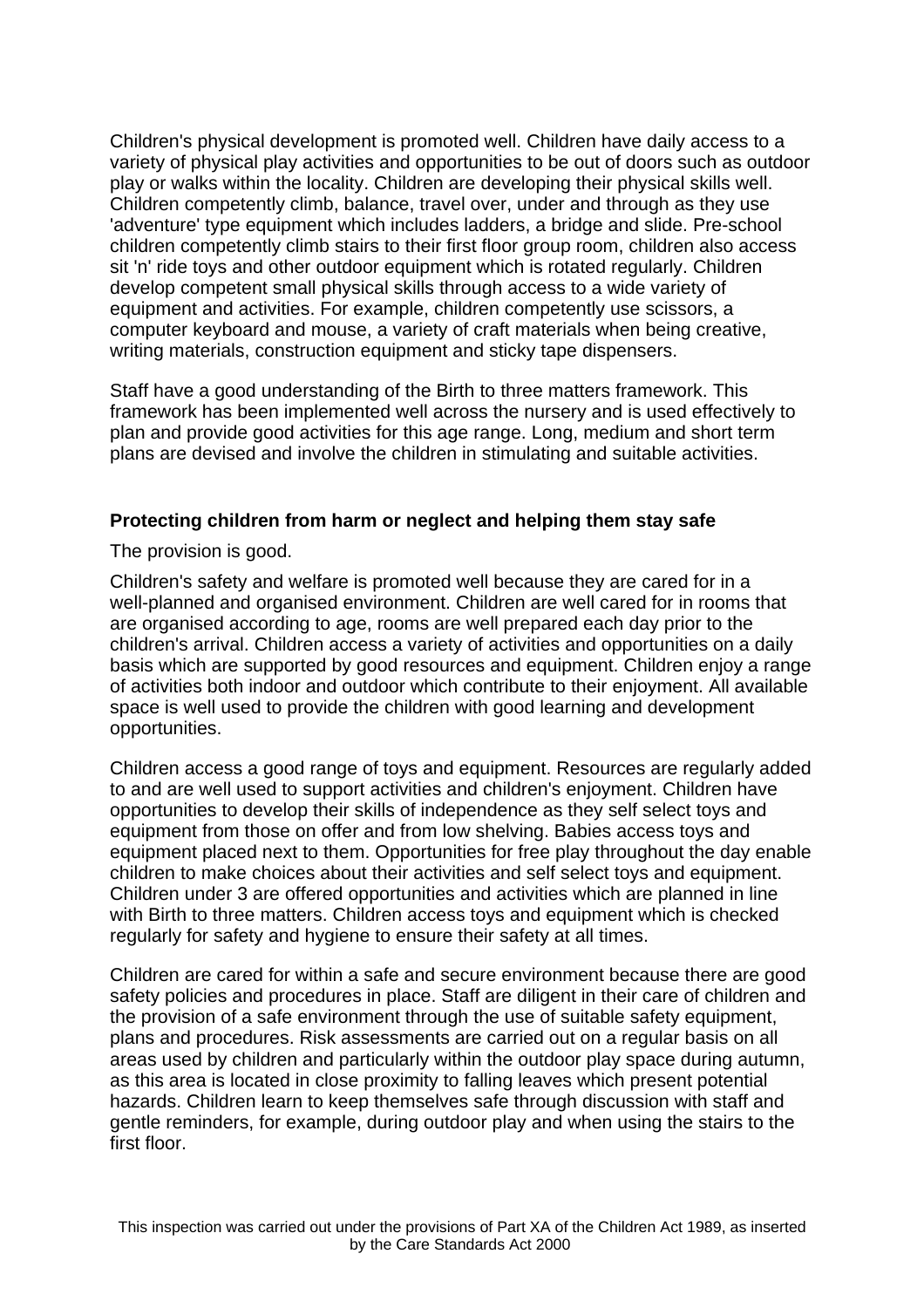Children's welfare is given a high priority. Staff have a good understanding of child protection policies and procedures and their role within this area.

## **Helping children achieve well and enjoy what they do**

The provision is good.

Children are learning and developing well through well planned activities and opportunities which promote their good learning, overall development and enjoyment. All children are offered good opportunities which are planned by qualified and experienced staff. Staff make good use of the Birth to three framework and Curriculum guidance for the foundation stage to plan a good variety of activities and opportunities for the children. Children across the whole provision enjoy well planned activities which are supported by a range of resources covering a variety of play experiences, for example, very young children are involved in a variety of sensory experiences, such as using feathers, older children enjoy water play being involved in looking at what sinks and floats and have fun when using bubbles in water. However, some resources are not suitable for very young children and the organisation of activities within the 2 to 3 year group sometimes results in children not being actively engaged in activities.

All children arrive excited and happy, they are warmly greeted by staff who are enthusiastic and welcoming. Staff communicate and interact well with all children and as a result children are becoming competent learners. Children under 3 benefit from activities provided by staff who clearly understand Birth to three matters. The registered provider, managers and staff are committed to both the Birth to three matters framework and the curriculum guidance. The manager regularly monitors activities and staff performance across the nursery.

## Nursery Education

The quality of teaching and learning is good. Children enjoy a varied range of stimulating and exciting activities and experiences. Children enjoy and are actively engaged in activities which support their learning and development across all six areas of learning. All children arrive eager, motivated and excited to learn and try the new experiences offered to them. Children are developing good relationships with one another and adults. Children understand the need to share and take turns with toys and equipment and to sit quietly and listen to others when they speak. Children show they are able to co-operate and help one another, for example as one child helps another to use a tape dispenser. Children are making good progress in developing their skills of independence. They are able to deal with personal tasks and pour their own drinks and help themselves to snacks. Children are becoming confident communicators as they engage in conversations with one another and adults, as they talk about writing letters and recalling their nature walk, describing why the leaves change colour and where conkers come from. They are developing a good vocabulary as they describe the sound dry leaves make as 'crunchy'. They enjoy and listen well to favourite stories read to them by staff. They are competently able to use books independently and use them correctly. There are many examples of well written words and print around the room but pictures to illustrate these words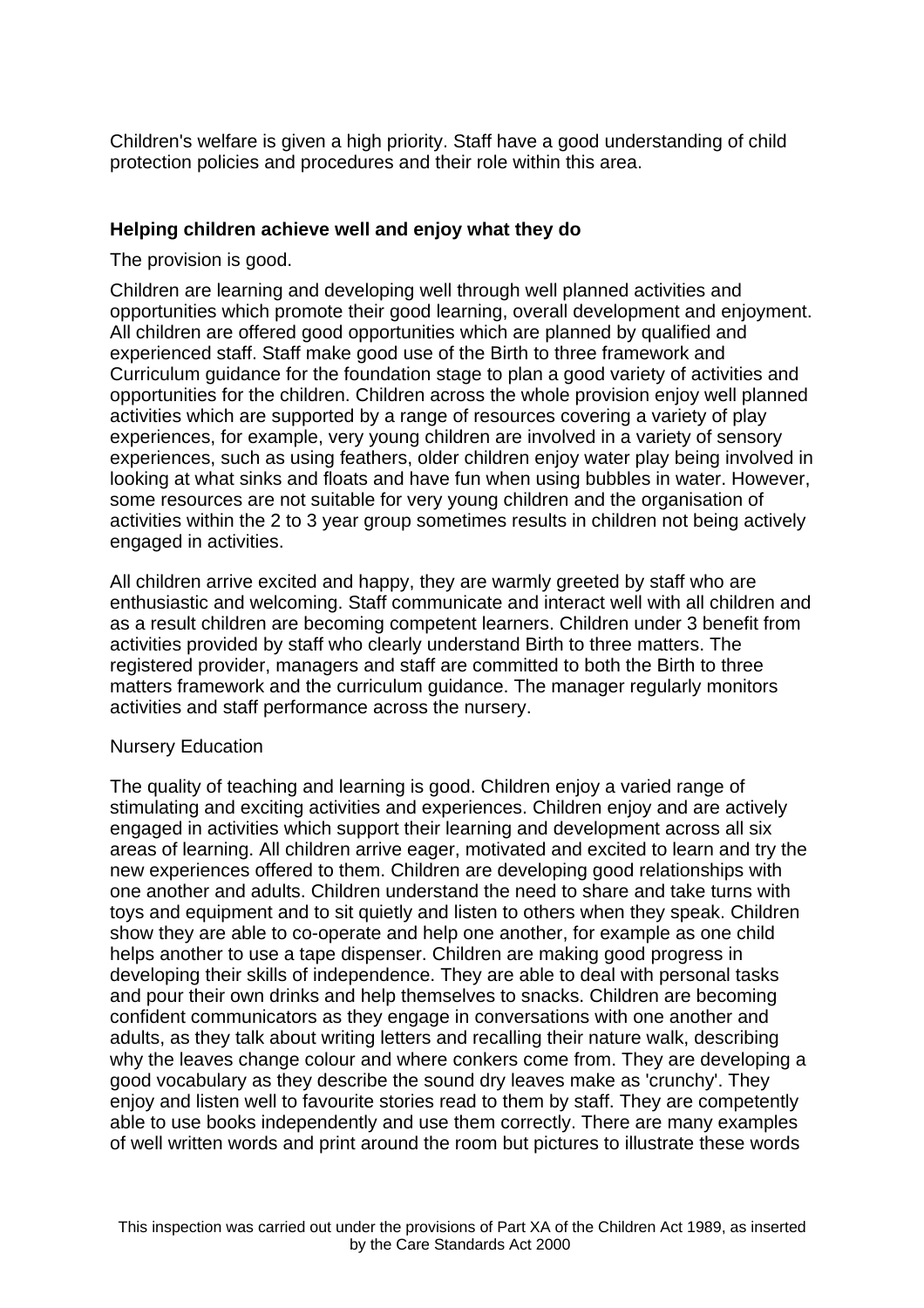#### and letters are not used.

Children are developing an understanding of numbers and are able to count using a variety of objects, for example one child collects leaves during outdoor play counting them into a member of staff's hand. Children are developing skills of sorting and sequencing as they sort objects of the same size, colour and shape and as they help to tidy away equipment during their day. They are introduced to the concept of coins and money as they use pretend money to purchase items at snack time or when buying cakes in their bakery.

Children engage in a range of themes and activities that help them to consider the wider world and the world they live in. They enjoy visits to the setting from various people including a gentleman with a variety of snakes. Children think about others as they deliver parcels to elderly residents within the community at Harvest time. Children are learning French from a visiting specialist. Children celebrate various festivals throughout the year. Children are involved in early science as they engage in simple experiments such as sinking and floating, pouring through tubes and funnels in water play.

Children's physical skills are well provided for with access to a good range of equipment to aid the development of large and small physical skills. They competently climb and balance. Children's manipulative skills are well developed as they use writing materials, scissors and thread and as they use tape dispensers. Children's imagination is developing well through access to a range of resources. Role play areas are regularly changed to encourage the development of children's imagination. Children access a wide variety of creative resources and opportunities to develop their creative imagination.

Activities are well planned by the early years co-ordinator involving the children in a range of interesting activities across all six areas of learning. Long, medium and short term plans engage children in stimulating activities enabling them to make good progress in all areas of learning. Themes and activities are evaluated promptly; these are well used to plan future activities and the next steps for individual children's learning and the group as a whole. Some activities offered by visiting specialists are not appropriately pitched. Children's development and progress is observed, monitored and recorded spontaneously and during focused activities. This information is used to formulate children's profiles, to inform future planning and to identify the next steps for children's learning.

## **Helping children make a positive contribution**

#### The provision is good.

All children have equal access to the activities and opportunities offered. Children's equality of opportunity is given a high priority across the nursery. All children are included in the activities provided; their individual needs and circumstances are known and provided for by staff. Children develop an understanding and awareness of their own environment and of the wider world. Children access a range of resources and opportunities which promotes their understanding of diversity well.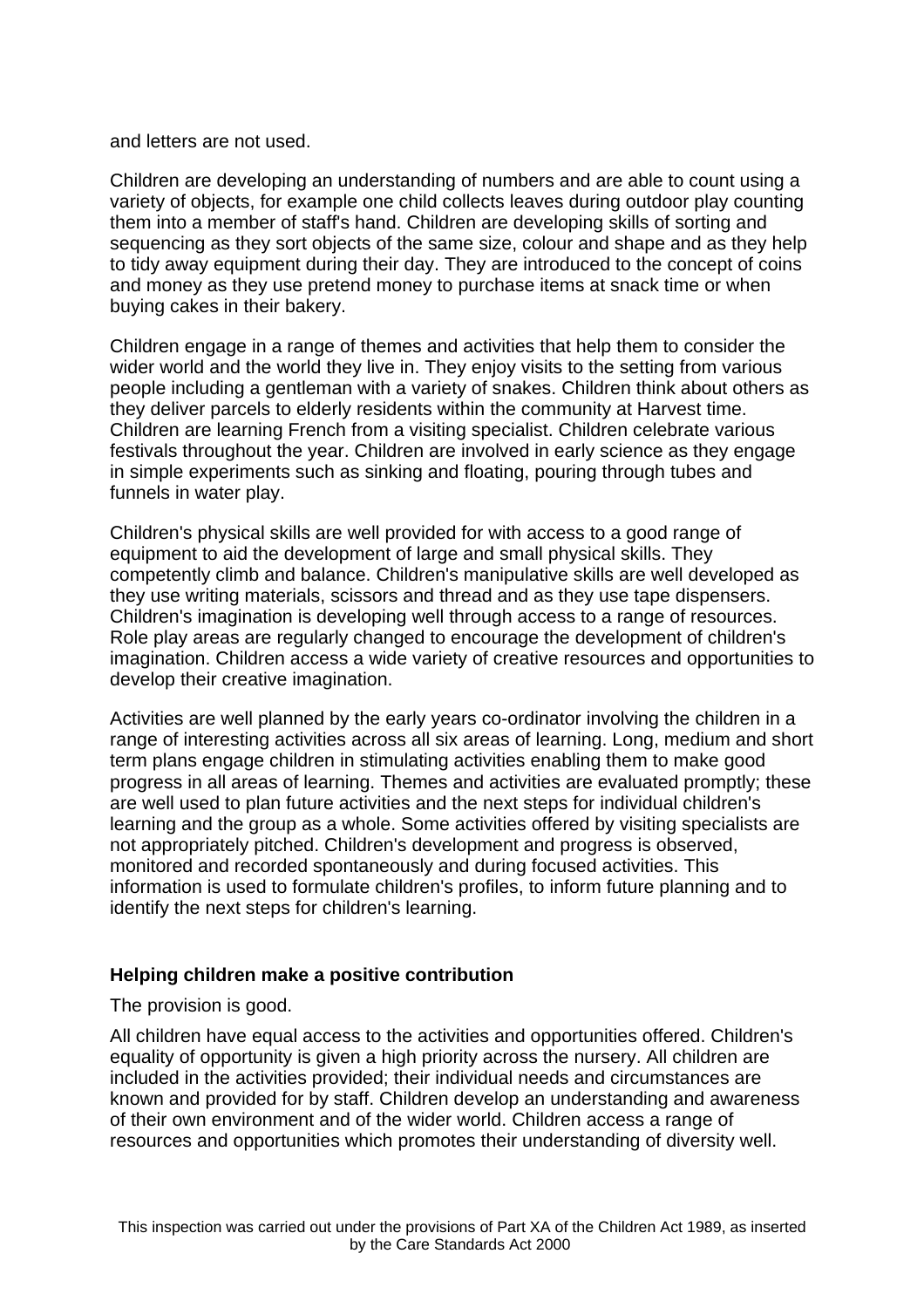Children with English as an additional language, special educational and specific needs are well supported by staff across the nursery. Staff work closely with parents, carers and outside agencies to ensure that children are cared for well and receive support enabling them to participate fully in activities.

Children's behaviour is good because staff are good role models. Children receive lots of positive praise and encouragement for their efforts, attempts and achievements which has a positive impact on the development of their self confidence and self-esteem. Children are polite, share, take turns, co-operate with one another and show consideration for others as they wait quietly when others are talking. Staff work well together as a team and interact effectively with one another and children.

Children's spiritual, moral, social and cultural development is fostered appropriately.

Partnership with parents and carers is outstanding. Children benefit from the very good partnership with parents and carers. Children's development and achievements are shared with their parents and carers on a regular basis. Informal discussions upon collection of children, written records and attendance at parents' evenings and curriculum evenings ensures parents and carers are kept up to date with their child's progress and development. Parents and carers have access to and receive plenty of excellent information about the setting and what it has to offer in terms of care and education, themes, plans and information on the educational provision as a whole. Staff make excellent use of notice boards to provide information for parents and carers. Parents and carers spoken to were very positive and supportive of the provision and what it offers their children. Regular parents' evenings keep them up-to-date with their child's development, achievements and general well-being. Pre-school children's development and achievements are recorded and shared with parents and carers regularly.

# **Organisation**

The organisation is good.

Leadership and management are good. Children benefit from the effective leadership and management of the nursery. The registered person and all staff work well together to ensure the provision of good quality care and education. Senior staff undertake the regular monitoring of the provision looking at staff performance, training and development, activities and the curriculum. There are clear development plans for both staff and the provision as a whole. Regular staff and senior staff meetings and appraisals ensure staff are working in a consistent way across the provision and that training needs are identified and addressed.

Comprehensive and detailed policies, procedures and operation plans are in place. Meetings and staff appraisals are used to ensure that staff remain up-to-date with policies and procedures.

Qualified and experienced staff support children's learning and development well. Staff are qualified and experienced in childcare and education. Staff are committed to and offered further training opportunities to enhance their skills and knowledge. This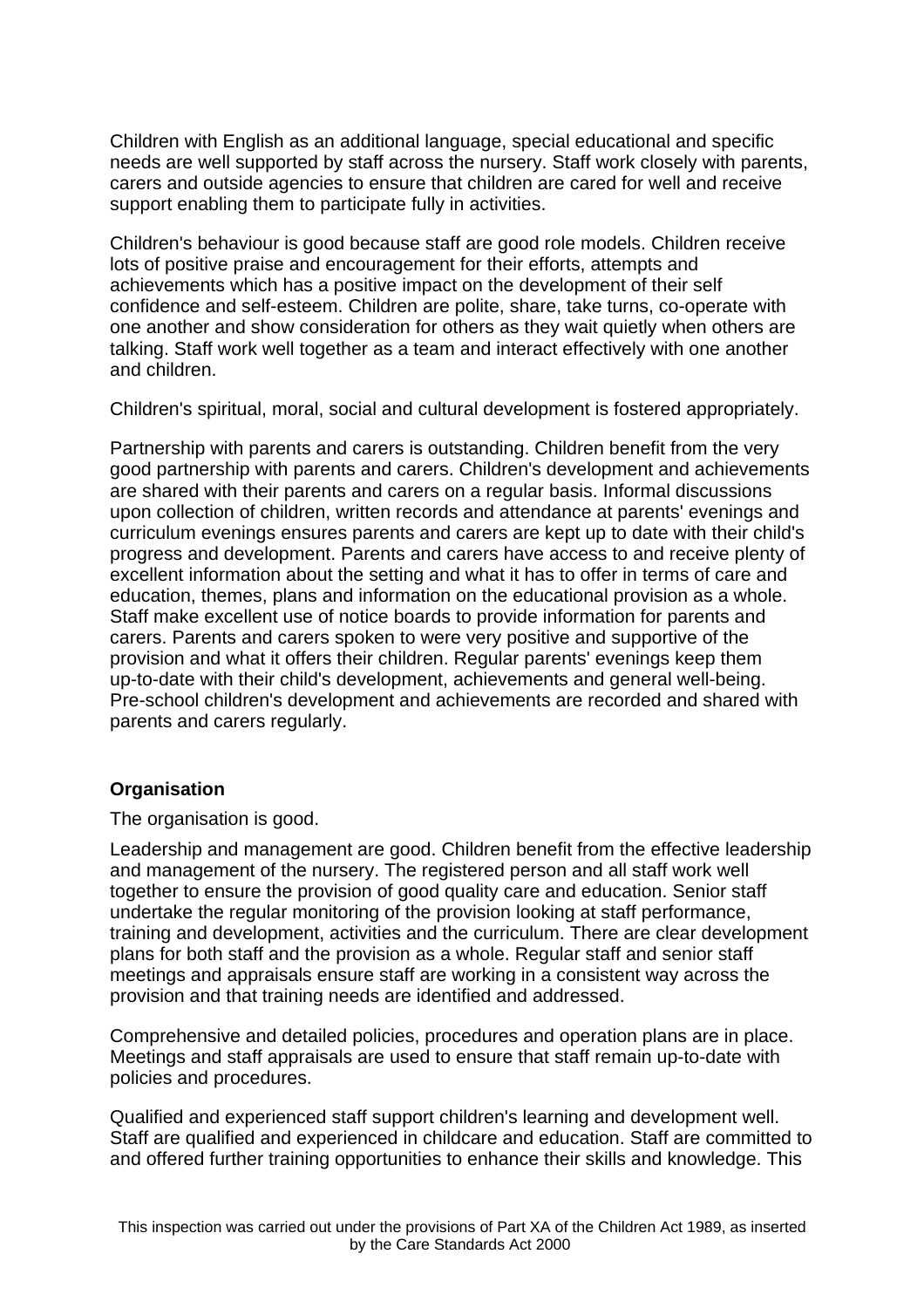has a positive impact on children's learning, development and welfare because staff keep up-to-date with new childcare initiatives.

Children enjoy a wide range of play experiences which are offered across well-organised play spaces maximising their play and learning opportunities.

All legally required documentation which contributes to children's health, safety and wellbeing is in place, is well maintained and regularly reviewed. However, not all accidents are recorded.

Overall, the provision meets the needs of the range of the children for whom it provides.

#### **Improvements since the last inspection**

Since the last inspection the setting have improved outcomes for children in terms of their safety by replacing all carpets that create potential hazards with laminate flooring, thus ensuring children are safe at all times.

The organisation of the nursery has been improved by the accurate recording of both staff and children's attendance on a daily basis showing actual times of arrival and departure.

#### **Complaints since the last inspection**

There are no complaints to report.

The provider is required to keep a record of complaints made by parents, which they can see on request. The complaints record may contain complaints other than those made to Ofsted.

## **THE QUALITY AND STANDARDS OF THE CARE AND NURSERY EDUCATION**

On the basis of the evidence collected on this inspection:

The quality and standards of the care are good. The registered person meets the National Standards for under 8s day care and childminding.

The quality and standards of the nursery education are good.

## **WHAT MUST BE DONE TO SECURE FUTURE IMPROVEMENT?**

#### **The quality and standards of the care**

To improve the quality and standards of care further the registered person should take account of the following recommendation(s):